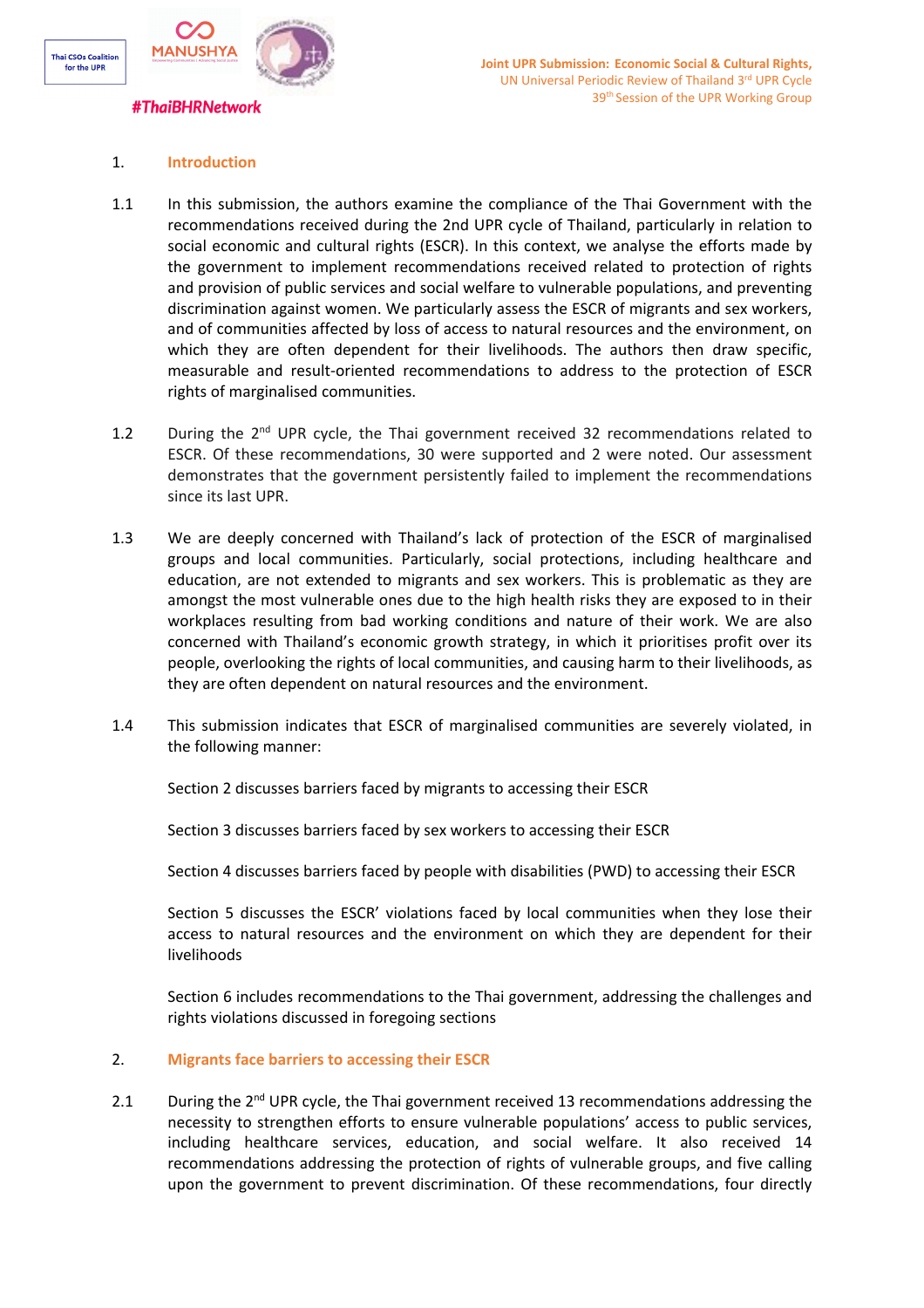



addressed the protection of migrant workers. Out of 32 recommendations, the Thai government supported 30 and noted 2. Among others, the Thai government committed to "continue the progressive measures taken to promote the rights of migrant workers and their health". However, as evidenced below, the Thai government persistently failed to implement these recommendations in the context of migrants, who continue to face severe challenges accessing even their basic human rights, including ESCR. Particularly, they face challenges accessing healthcare services and education. For challenges faced by migrants regarding their rights to work and collective bargaining, kindly refer to our joint UPR submission on BHR.

- 2.2 Although Thailand has laws in place that safeguard workers' labour rights, which apply to all workers, regardless of their nationality and legal status, such as the Labour Protection Act, 2019, the Social Security Act, 2015, and the Workmen'<sup>s</sup> Compensation Act, 1994, they are insufficient to protect migrant workers' rights. They include restrictions for migrant workers, including for migrant domestic workers over the age of 55 who cannot register <sup>a</sup> work permit. i Additionally, in instances, employers are exempted from complying with their obligations under the law, and labour laws are poorly implemented and enforced. As <sup>a</sup> consequence, migrant workers are often discriminated, their rights are violated and they enter workplaces without being informed about the type of work, working hours, conditions and wage. Therefore, they face exploitation at the workplace and on many occasions are dismissed without receiving early notice or compensation.
- 2.3 Often times, migrants are put at risk due to unsafe working conditions at their workplaces, because they do not have access to safety equipment or are exposed to pesticides that are toxic. Despite their high exposure to occupational incidents and risks posed to their health, many migrant workers do not have access to healthcare services.<sup>ii</sup> There is a gap in Thai legislation as the National Health Insurance Act of 2002 and the Social Security Act of 2015 state that health insurance and social security cannot be applied to migrant workers who do not obtain proper documents, leaving behind numerous unregistered migrants who are forced to pay for health services out of pocket.<sup>iii</sup> Moreover, migrants working in the informal economy, such as domestic and agricultural spheres, cannot access the social insurance system. Although there have been some positive developments, such as the health insurance coverage that was extended to migrant workers in 2001 and to their dependants in 2005 as well as to unregistered migrants and their dependants in 2013 who can voluntarily opt in but are subject to approval by the contracted hospital,<sup>iv</sup> in practice, implementation gaps remain. Even if migrant workers obtain health insurance, they are required to pay for services first and be reimbursed later. However, as treatments are often costly, migrants are unable to advance the funds. Consequently, they are unable to access healthcare services.
- 2.4 On top of that, for unregistered migrant workers infected with HIV, they face even more barriers in accessing healthcare. Pregnant migrant women living with HIV are entitled to receive ARV treatment from PMTCT program for free. However, after they deliver the baby, they are supposed to pay in case they want to continue on ARV treatment. Accordingly, the current policy tends to protect baby from HIV transmission more than protect pregnant women living with HIV. Since they are not part of <sup>a</sup> comprehensive HIV policy, they are often left out once they deliver. This information can be proved by HIV prevalence among pregnant women which never went down under 0.5% since 1991. $^{\text{v}}$
- 2.5 Other challenges faced by migrants while accessing healthcare services are that health facilities are often distant from where migrants live and work, and transport cost and time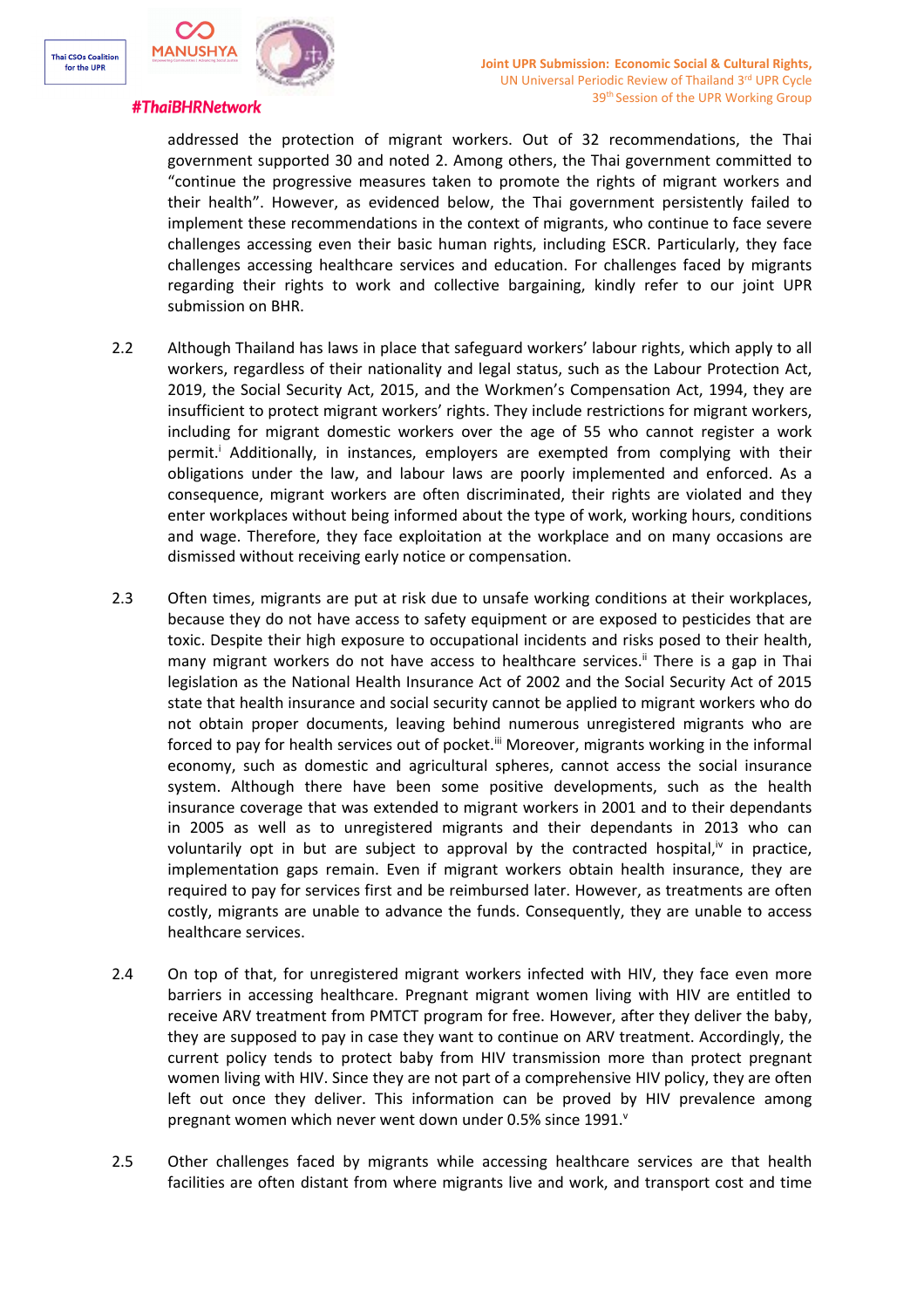

may stop them from going. Healthcare practices in Thailand may not be aligned with migrants' cultural values and beliefs. Moreover, migrants are being discriminated against by healthcare personnel who demonstrate unfriendly behaviour to them because they do not understand the socio-cultural context of migrants.<sup>vi</sup> Lastly, healthcare facilities often do not obtain the language skills to communicate effectively with migrants as there is <sup>a</sup> lack of interpreters available to them. These barriers withhold migrants from accessing healthcare services altogether.

- 2.6 Related to the aforementioned point, the language barrier represents <sup>a</sup> sensitive issue also with concern to migrants' right to access information in many other aspects, not only in those related to healthcare. Considering that the Government policies are published solely in the national language, migrants are often left out and unaware of their rights as they cannot access the information available on online platforms. Additionally, due to the lack of interpreting services in police stations and courts, migrant workers cannot access justice and receive <sup>a</sup> fair judgement, which makes them victims of <sup>a</sup> chain of fundamental human rights violations.
- 2.7 Not only the right to access information is restricted, but also the right to freedom of movement. On base of their legal status, undocumented migrants are prohibited to travel all over the country without asking for permission document, which constitutes <sup>a</sup> grave violation of their freedom of movement. Not having official documents to claim their residence in Thailand puts them at risk of being excluded from the social security system, being inexistent in the country and therefore more likely to endure numerous kinds of violations.
- 2.8 Undocumented migrants residing in Thailand are often arrested and detained in immigration detention centres (IDCs) for extended periods of time.<sup>vii</sup> They are not able to contact their embassies, counsel or CSOs, and the conditions inside the IDC are poor and exacerbate their suffering. For instance, on 6 June 2016, Mr. Ijaz, <sup>a</sup> Pakistani national, was arrested at his apartment in Bangkok by local immigration police officers, based on allegations that he had entered Thailand illegally. Mr. Ijaz was brought to Suan Plu IDC where he was detained, pending deportation. His health situation worsened in the following months and he was taken to the hospital. Upon his return to the IDC, he was asked by an officer to pay 10,000 THB (\$320) to cover for his medical cost, which he did not have and, for not having paid the fees, he was placed in solitary confinement, where he was detained for four months and was not allowed to receive any visitors. Mr. Ijaz died in his cell.''iii
- 2.9 During the outbreak of COVID-19, the health circumstances in overcrowded IDCs became even more worrisome. While, in April 2020, the Thai government made efforts to reduce overcrowding in prisons as it had released 8,000 prisoners imprisoned for minor offenses, it failed to protect irregular migrants, refugees and asylum seekers, especially those who have been detained in the overcrowded and unhygienic IDCs, for whom the risk of transmission remains very high as social distancing is impossible.<sup>ix</sup> This was of particular concern owing to 42 detainees, including <sup>a</sup> pregnant Burmese worker, at the Songkhla IDC facility on the Malaysian border testing positive for COVID-19 on 25 April 2020. <sup>x</sup> With children and their families, persons with disabilities and older persons still being held in detention, the Thai government'<sup>s</sup> negligence in failing to introduce community-based, non-custodial alternatives to detention for these migrants has been criticised. $^{\text{xi}}$
- 2.10 Discrimination against migrants in healthcare facilities also worsened during the COVID-19 outbreak, when Burmese migrants were stereotyped as having COVID-19 just because of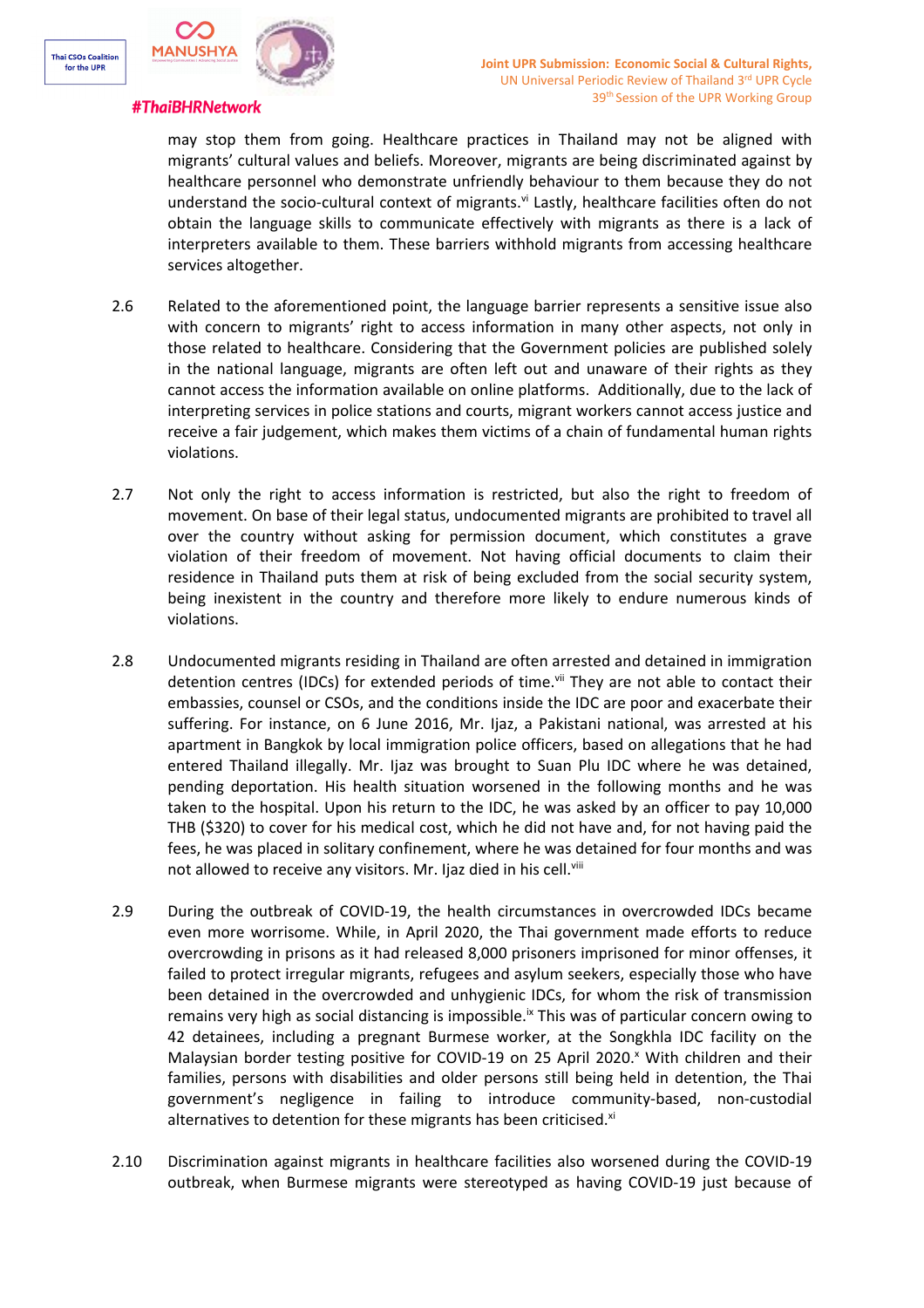



their nationality. For example, <sup>a</sup> Burmese worker accompanied her friend to <sup>a</sup> hospital, where they were asked to undergo virus screening outside, only after seeing their pink ID cards, indicating that they are migrants.<sup>xii</sup>

- 2.11 Despite the assurances of the Thai government in January 2021 that anyone with symptoms of COVID-19, who had visited known hotspots or who is suspected to be infected, would access free COVID-19 testing and treatment, some migrant workers who visited government hospitals were denied COVID-19 testing as they were deemed 'low risk'. Migrant workers who are denied COVID-19 testing at government hospitals are also unable to get tested at private hospitals, as they charge exorbitant fees of THB 4,000 for <sup>a</sup> test. These fees serve as <sup>a</sup> significant barrier to ensuring that efforts to contain COVID-19 are inclusive of migrant workers. Additionally, migrants are reluctant to get tested because of their illegal status, and those who had tested positive for COVID-19 had refused to receive treatment as they want to retain their jobs.<sup>xiii</sup> Additionally, migrants are reluctant to visit healthcare facilities as they have negative experiences visiting such facilities,<sup>xiv</sup> where they, for example, experience stigma and xenophobia among health professionals. xv
- 2.12 On 11 January 2021, the Social Security Office (SSO) approved new guidelines permitting workers to receive proactive COVID-19 screening, which allows them to receive the test results within three hours. The guidelines have been effective since 11 January 2021. New criteria and service fees were set for COVID-19 testing, allowing workers who are enrolled in the Social Security System to have better access to medical services related to COVID-19. The guidelines specifically target workers in provinces declared as 'highest control areas' by the CCSA. While the guidelines represent <sup>a</sup> step in the right direction, it is only applicable to workers enrolled in the Social Security System, which excludes undocumented workers and many workers employed in the informal sector. Therefore, many migrant workers are excluded and remain unable to access COVID-19 testing and treatments. Without <sup>a</sup> concrete government policy in place to assist migrant workers, migrants rely on the assistance of civil society organisations, such as the Migrant Health Volunteers (MHVs) Network which reaches out to migrant communities and provides them with relevant information and medical support.<sup>xvi</sup>
- 2.13 Migrant children also face barriers accessing healthcare services, as they are dependent on their parents to purchase healthcare insurance. Given that healthcare insurance can only be purchased by those who are registered, many migrants and their children are left without any access to healthcare services.<sup>xvii</sup>
- 2.14 Migrant children are not only deprived of their right to healthcare, but also to education. In 2019, UNICEF estimated that about 200,000 migrant children did not have access to formal education.<sup>xviii</sup> Their access to education is further limited by the lack of teachers in Migrant Learning Centres. To illustrate this, in 2019, 10 migrant learning centres in Ranong province were shut down due to the lack of teachers. Xix Consequently, the Thai government only relocated 300 students to Thai schools, while 3,000 children lost their opportunity to learn. Migrant children do not have access to education despite the efforts of the Thai government to enhance rights of all children within its jurisdiction, through the Education for All Policy of 1999 and the Cabinet Resolution on Education for Unregistered Persons of 2005. Therefore, existing government polices to enhance migrant children'<sup>s</sup> right to education are insufficient.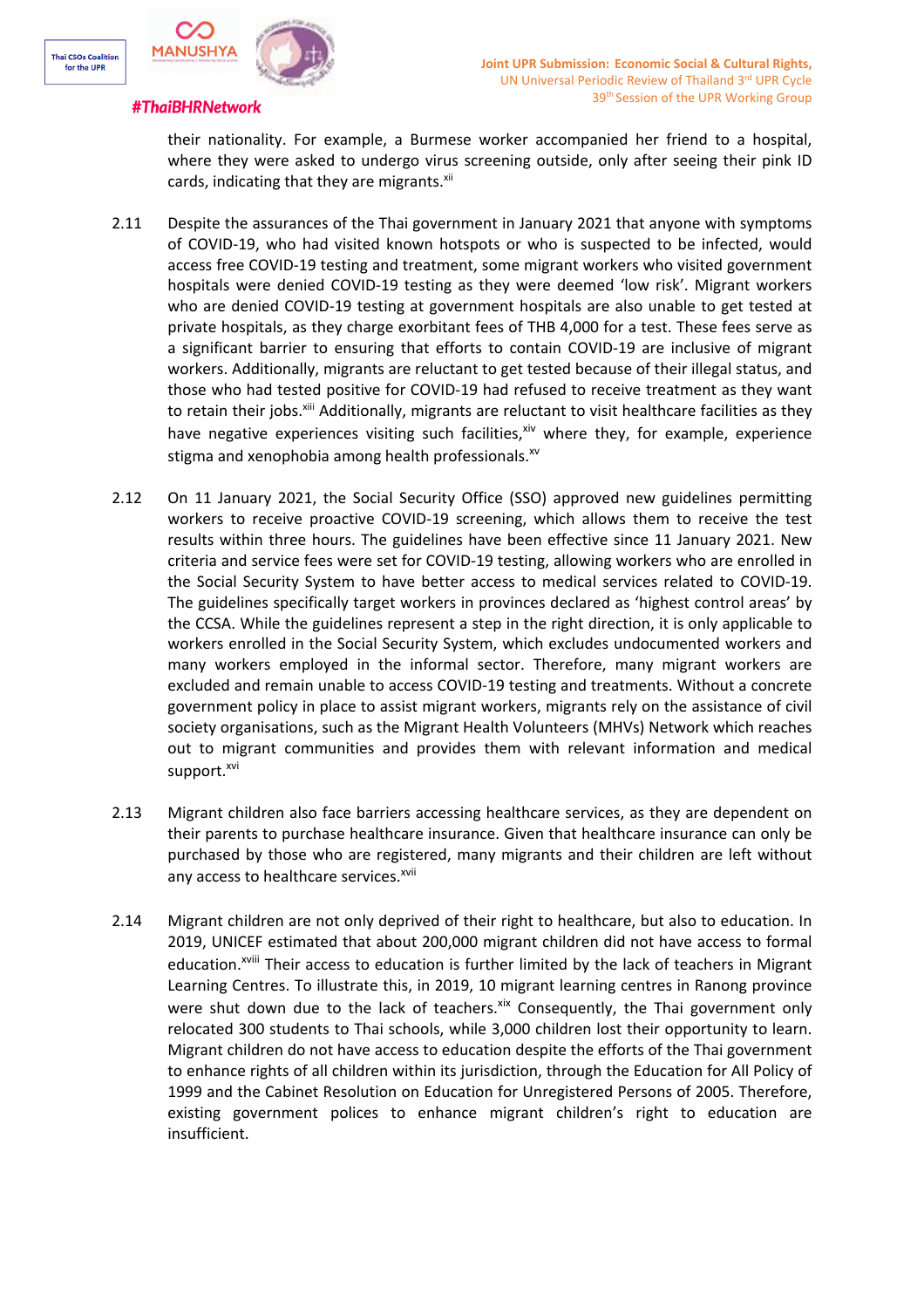

2.15 Migrant children also face challenges accessing education due to high costs, language barriers, the need to travel far distances, and requirements for enrolment that are unreasonable or unnecessary.<sup>xx</sup> Additionally, policies that subsidise education have been introduced, but these are only applicable to migrant children whose ID numbers are registered with the Ministry of Interior (MoI), which contains only ten percent of all of migrant children. To the already mentioned challenges, it adds the consequence of the COVID-19 outbreak that impeded presential schooling. Limited learning equipment, language barriers and financial constraints prevented children from participating in online lessons. A recent survey found that many migrant children lack their own mobile phones to access online lessons, leaving them behind in online education.<sup>xxi</sup> Apart from barriers in online learning, many migrant children even drop out of school to work in low-paid industries in order to alleviate economic pressure faced by their families due to the loss of income during the COVID-19 pandemic, which raises the issue of child labour.<sup>xxii</sup>

# 3. **Sex workers face barriers to accessing their ESCR**

- 3.1 During the 2nd UPR cycle, the Thai government received only one recommendation directly addressing the rights of sex workers, which it supported. By doing so, the Thai government committed to 'increase its efforts to ensure the right to the highest attainable standard of health also to sex workers by ensuring them access to health care and services and comprehensive sexuality education'. Furthermore, in total, the Thai government received 13 recommendations addressing the necessity to strengthen efforts to ensure vulnerable populations' access to public services, including healthcare services, education, and social welfare, 14 recommendations addressing the protection of rights of vulnerable groups, and five calling upon the government to prevent discrimination. Out of 32 recommendations, the Thai government supported 30 and noted 2. However, as evidenced below, the Thai government persistently failed to implement these recommendations in regard to sex workers. While implementing the recommendations, the Thai government'<sup>s</sup> focus has always been on enhancing the rights of other vulnerable groups, while sex workers continue to face severe challenges accessing their rights and sex work continues to be criminalised under the Suppression and Prevention of Prostitution Act of 1996. This severely affects their access to healthcare services, including sexual and reproductive healthcare, which are vital for sex workers. Due to the nature of their work, sex workers are among the most at risk of HIV/AIDS prevalence and transmission, with about 12 to 20 percent of the total sex workers in Thailand living with HIV/AIDS. Moreover, about 50 percent of those affected are not even aware of their HIV/AIDS status. For challenges faced by sex workers regarding their rights to work and collective bargaining, kindly refer to our joint submission on BHR.
- 3.2 While Section 74 of the Constitution of 2017 sets out the State'<sup>s</sup> duty to provide labour protection and social security benefits, including healthcare insurance and services, the Thai government fails to extend these protections to sex workers the same way it has guaranteed to workers in all other sectors. Even though sex workers are not explicitly excluded from social protection laws, they are often deterred from accessing social security out of fear of facing arrest, public shaming, and deportation if they are migrants. These deterrents, namely the criminalisation of sex work broadly and insufficient oversight of labour conditions, prevent sex workers from reporting employer non-compliance with social protection laws, as well as limit them from accessing benefits, including pensions and insurance. Sex workers who are not formally employed cannot enrol in social security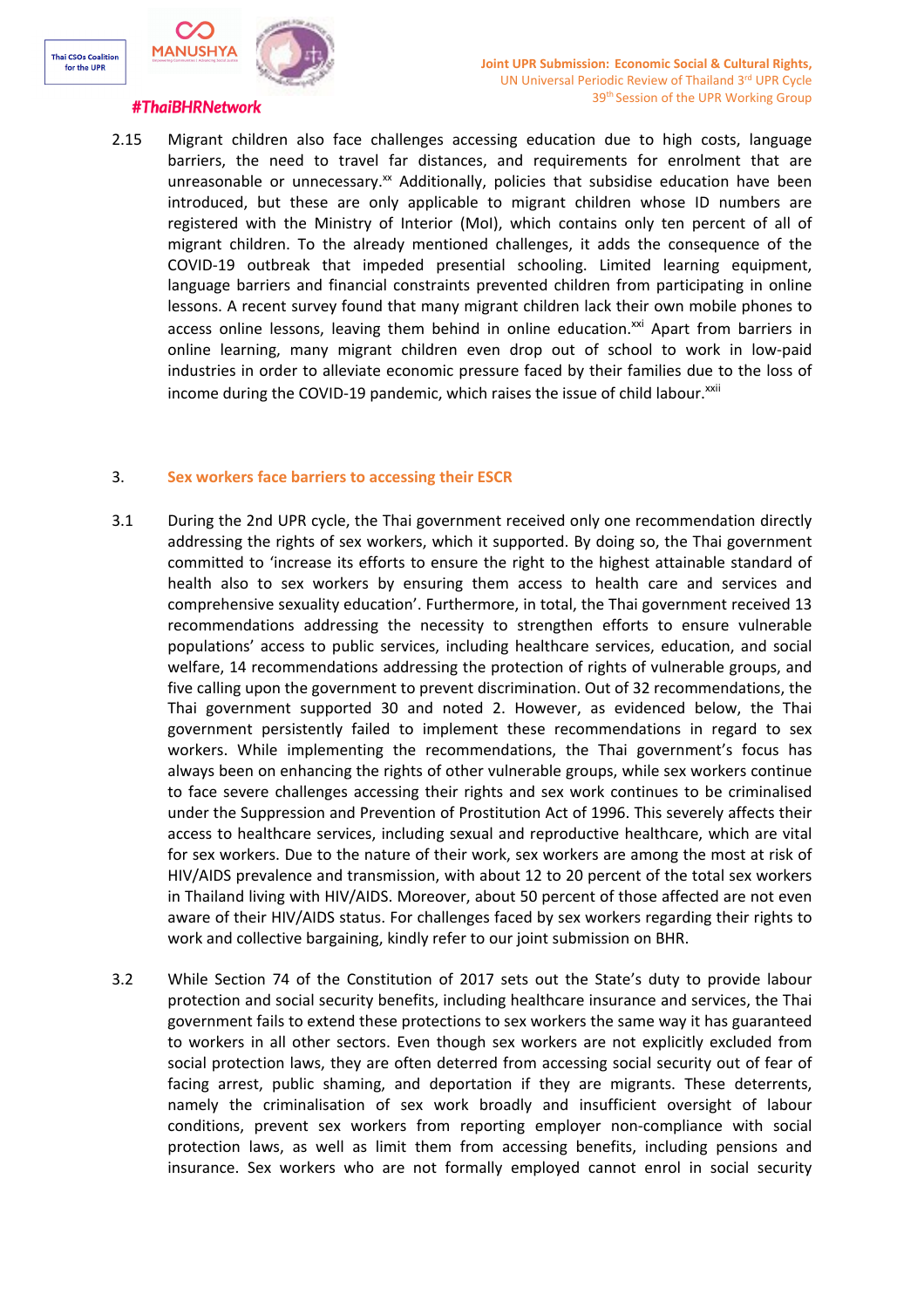



schemes. Only managers, cashiers, and the few who have employee status as entertainment workers are enrolled in the Thai social security programme.<sup>xxiii</sup>

- 3.3 The domestic law on Prevention and Suppression of Prostitution Act is not only <sup>a</sup> wicked law, but it is also enforced in <sup>a</sup> discriminatory manner, as it criminalises sex work and, additionally, it is implemented unfairly with sex workers punished for selling sex, but customers not targeted for buying it. Besides, the current legislation links sex workers with human trafficking. Due to criminalisation, sex workers cannot formally access legal protection and are often deterred from reporting exploitative conditions. The struggle for the recognition of sex work is closely tied to the struggle for decriminalisation. Owing to the criminalisation of their work and the missed opportunity of addressing in in the Thai National Action Plan on Business and Human Rights, they see also their labour rights disregarded and they are not granted the social protection that all workers are entitled to, regardless of occupation. Criminalisation perpetuates stigma, discrimination and social marginalisation by alienating sex workers from formal labour protections, creating conditions in which violations of sex workers' rights, including their labour rights, can continue with impunity. This is what creates room for forcing them to pay bribes to access basic rights, including the right to protection under the law, the right to privacy, the right to work, etc. In some places in Thailand, 10-17% of the earnings of sex workers go towards paying bribes to the police.<sup>xxiv</sup> Considering that they make up 65% of the entertainment industry in Thailand and generate employment for other individuals, it is clear that they contribute to the economy in <sup>a</sup> substantial manner and therefore need to be protected, having their rights respected accordingly.
- 3.4 According to ILO Recommendation No. 200 on HIV and AIDS and the World of Work, sex workers must be guaranteed special protection and access to prevention programmes. While there have been efforts by the Thai government to improve confidentiality and access to HIV/AIDS testing and treatment in general, sex workers continue to face challenges to access healthcare services due to fear of stigma and criminalisation. The lack of mandatory and regular testing of HIV/AIDS for sex workers linked to poor labour protection policies in the entertainment sector, expose sex workers to higher risk.<sup>xxv</sup>
- 3.5 Sex workers face challenges in accessing HIV prevention programmes, especially at the State level, due to stigma, discrimination, repressive laws, ignorance and even hate. At the community level there is <sup>a</sup> higher degree of feeling safe, as demonstrated by the 2016 United Nations Political Declaration of Ending AIDS, which recognised the essential role that communities play in advocacy, coordination of AIDS response and service delivery. Community-based services often support fragile public health systems by filling critical gaps. They are led by or connect strongly with women and other marginalised populations. They provide services that complement clinic-based care, and they extend the reach of health care to groups that would otherwise fall through the gaps. A 2019 study by Anti-Trafficking Review found that sex workers are less willing to get tested and access treatment as community-based clinics are losing staff and services, due to the centralisation of health services in provincial hospitals. Sex workers often feel uncomfortable seeking care in large state-run hospitals because of the high volume of patients, longer waiting times, and <sup>a</sup> less welcoming atmosphere for them. Healthcare providers may have biased perceptions against sex work and end up discriminating against them.
- 3.6 While Thai sex workers can access healthcare services through Thailand'<sup>s</sup> Universal Healthcare System, including STI screening once in three months, migrant sex workers do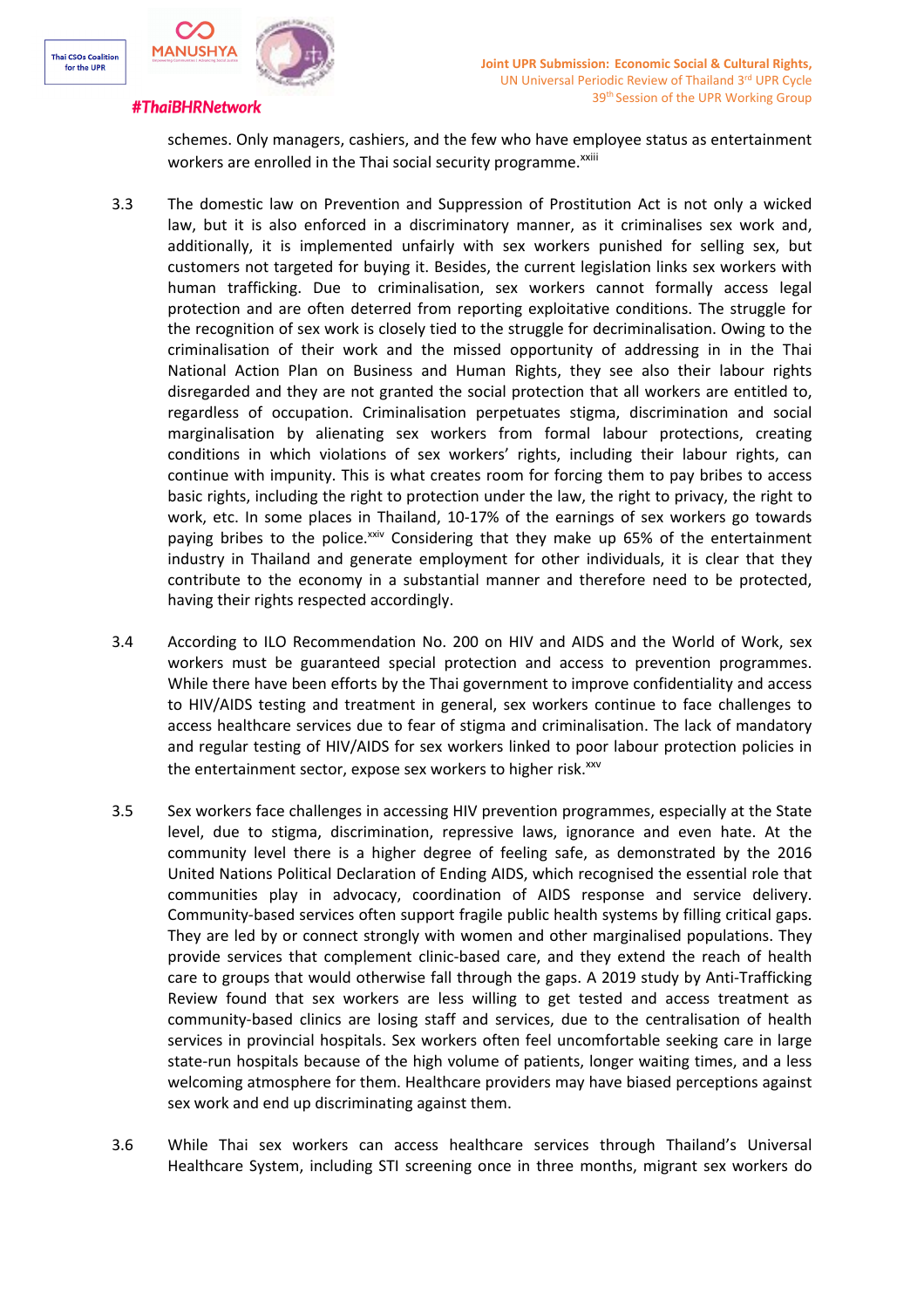

not have this option because sex work is not recognised as legitimate employment. Therefore, they are often unable to enrol for available health insurance schemes, even though health insurance was extended to migrant workers in 2001. Their employers often do not provide these benefits. Consequently, migrant sex workers are forced to visit private clinics to undergo STI and HIV testing, and obtain treatments, which are expensive. Due to the cost and discrimination faced by migrants in healthcare facilities (as explained in Section 2), they are often discouraged from accessing healthcare altogether.

3.7 During the outbreak of COVID-19, the Thai government imposed <sup>a</sup> partial lockdown to prevent the spread of the virus. Accordingly, clinics and hospitals deprioritised various services which were not related to COVID-19. Consequently, sex workers had even less access to healthcare services they require, including HIV/AIDS treatment, and they were cut off from their medical aid.

# 4. **People with disabilities (PWDs) face barriers to accessing their ESCR**

- 4.1 During the 2<sup>nd</sup> UPR cycle degree, Thailand received 25 recommendations related to the rights of PWDs. Out of these, it accepted 24 and noted one. However, the government only addressed one of the recommendations in its mid-term report, regarding the development and implementation of <sup>a</sup> national action plan on business and human rights (NAP on BHR). As evidenced below, the government made insufficient efforts to implement the recommendations received regarding the rights of PWDs.
- 4.2 Although Thailand ratified the United Nations Convention on the Rights of Persons with Disabilities (UNCRPD) in 2008, and it adopted several laws to enhance PWDs rights, such as Section 27 of the 2017 Constitution, Section 71, which guarantees state support for the disabled to be able to have a quality living,<sup>xxvi</sup> it still lacks effective legislation to protect and uphold the rights of PWDs. In this light, Section 15 of the Persons with Disabilities Empowerment Act, 2013, (PDEA), Section 1670 of the Civil and Commercial Code, and Section 26 of the Mental Health Act 2008 constitute outstanding discriminatory legislations to PWDs.
- 4.3 PWDs are severely discriminated against in employment and have almost no employment opportunities, apart from stereotypical and low-paying jobs lacking social security. In order to promote PWD'<sup>s</sup> employment, under Section 33 of the PDEA, private and public businesses are required to hire PWDs in positions suitable to them, in proper proportions of the entire number of their workforce. Moreover, Section 34 provides that if employers do not recruit sufficient PWDs, they shall make contribution to the Fund for Promotion and Development of Life Quality of Disabled Persons, which shall be used to enhance protection and development of life quality of disabled persons. However, while PWDs' employment is being promoted, these clauses are not well implemented and are often misused by employers, who fail to either hire PWDs or pay to the Fund, or who exploit PWDs because they want to benefit from tax exemptions.
- 4.4 The real concern of their overlooked needs comes from their underrepresentation in politics, public administration and government entities, which leads to the enactment of law and policies that do not take into account their considerations and do not address them. An instance could be represented by the discrimination they endure in accessing public spaces: cities. roads, sidewalks, and public transportation are not designed to accommodate people with disabilities, in spite of current national legislation that prohibits discrimination against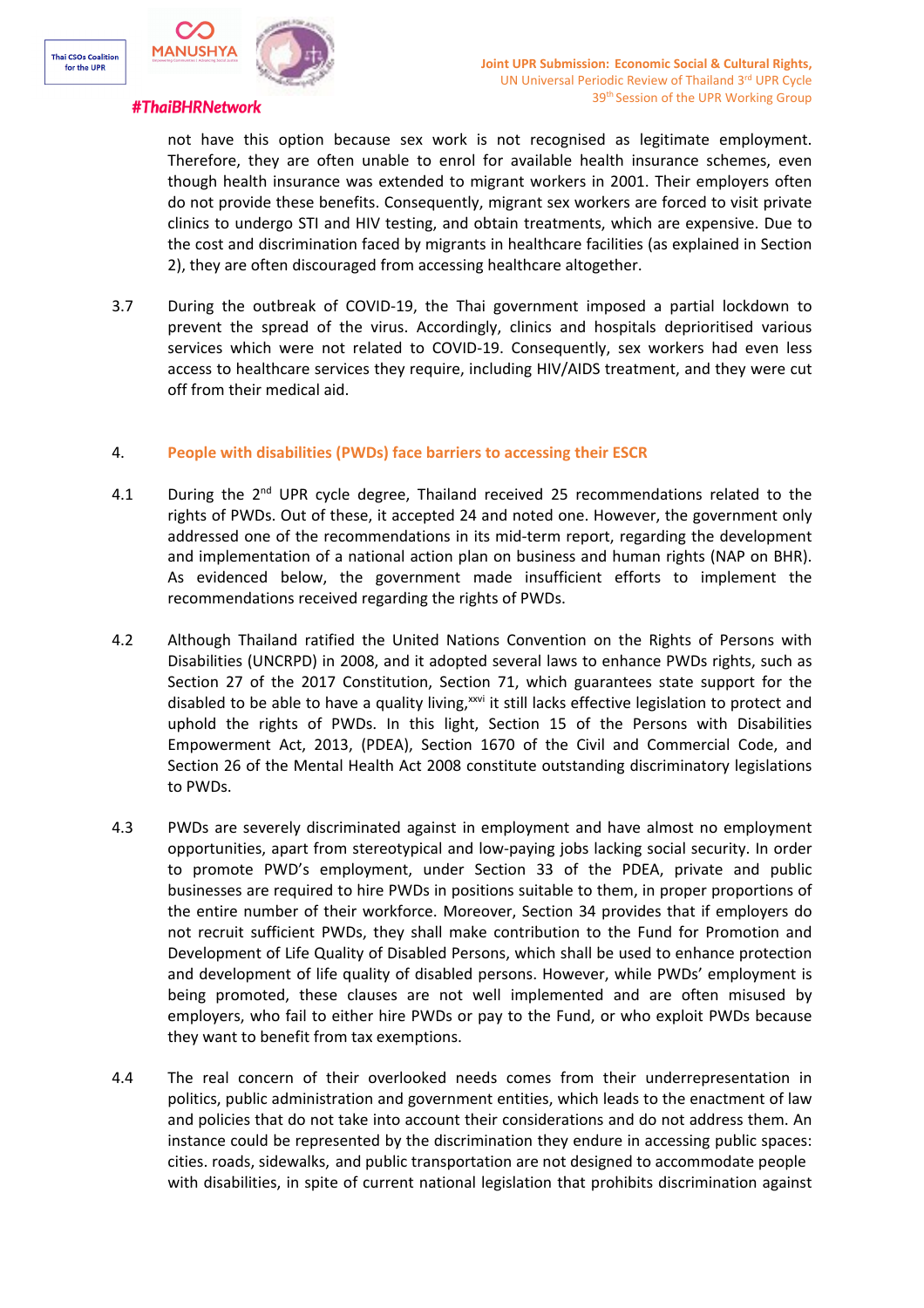

PWDs.

# 5. **ESCR of local communities are affected when they lose their access to natural resources and the environment on which they are dependent for their livelihoods**

- 5.1 Thailand largely focuses on achieving economic development, such as through industrial expansion, large infrastructure projects, and the establishment of special economic zones (SEZs) and economic corridors. Problematically, economic development is conducted in an unsustainable manner and leads to exploitation of Thailand'<sup>s</sup> natural resources and environment, on which local communities are dependent for their livelihoods.
- 5.2 During its 2nd UPR cycle, the Thai government received one recommendation specifically addressing natural resources and the environment, i.e., to 'monitor enforcement of environmental legislation to protect the rights of local communities and prevent environmental degradation', which it all supported. Additionally, the Thai government received 14 recommendations that are related to protecting the rights of marginalised communities, all of which were supported. Among others, the Thai government committed to 'address the issue of human rights in the pursuit of economic growth in local areas'. However, as evidenced below, the Thai government failed to implement these recommendations, as rights, including ESCR, of local communities have been continuously violated through businesses and development projects, and they have lost their access to natural resources and the environment.
- 5.3 Under Section 43 of the Constitution of 2017, communities have the right to manage, maintain and utilise natural resources, environment and biodiversity in <sup>a</sup> balanced and sustainable manner.' However, in reality, communities do not have this right and are unable to do so. Instead, legislation enacted to manage natural resources and achieve and regulate economic development cause violations of the rights of communities and limit their access to and ability to manage natural resources. Section 58 of the Constitution of 2017 also states that activities that may severely affect natural resources, environmental quality, health, sanitation, quality of life, or any other essential interest of the people or the environment, must conduct <sup>a</sup> study and assess impacts of activities prior to receiving permission to implement activities. This includes the arrangement of public hearings. Under Section 41 of the Constitution of 2017, communities also have the right to access public data or information in possession of the State. However, in reality, communities are unable to participate in decision-making processes of projects that affect them and their natural resources, they are not informed of projects, their consent is not sought, and Environmental Impact Assessments (EIAs) and Environmental and Health Impact Assessments (EHIAs) are often not properly conducted.<sup>xxvii</sup> These issues are explained in further detail in our joint submission on BHR.
- 5.4 As no proper environmental and health impact assessments are conducted before development projects are undertaken, these projects adversely affect the environment, natural resources, and livelihoods, health, and well-being of communities. Examples of negative impacts faced are pollution, threats to water supplies, and the transformation of fertile farmlands into industrial areas. One example is the Eastern Economic Corridor (EEC) supporting industrial sectors in three provinces, i.e., Rayong, Chon Buri, and Chachoengsao. In the western part of Chachoengsao exists the most essential watershed of Eastern Thailand located, the low riverplain of the Bangpakong River. According to the World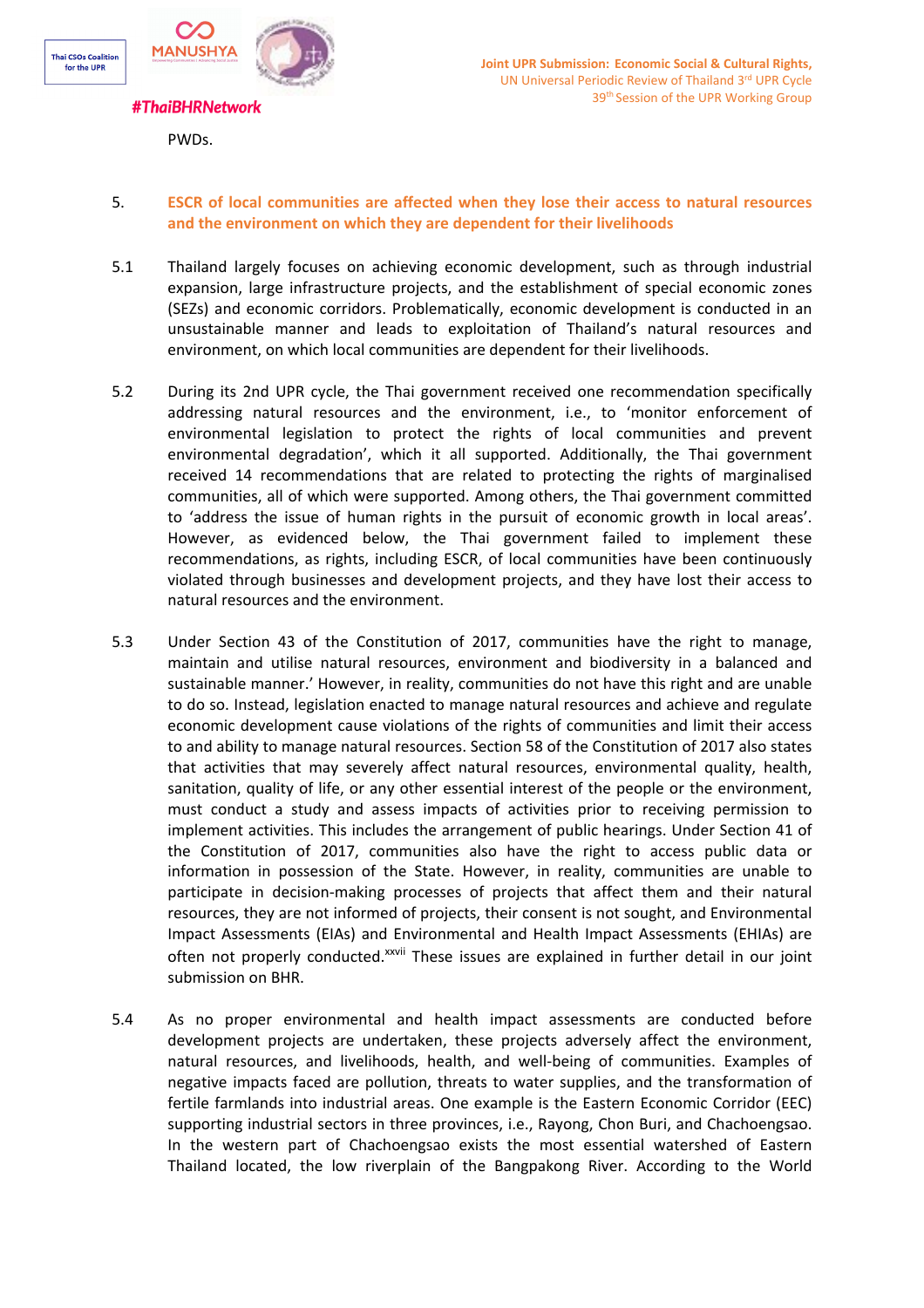

Resources Institute, the EEC will pose risks to the Bangpakong River basin'<sup>s</sup> water and food security by 2030, which will lead to further consequences across the region.<sup>xxviii</sup> As there is insufficient water, local communities suffer from unfair allocation of water resources, as the Thai government prioritises providing water to the industrial sector over communities. In January 2020, the Thai government already reclaimed over 200,000 rai of land in Chanthaburi province to build four reservoirs to supply EEC project with 300 million cubic metres of water.<sup>xxix</sup> The large water supply required for EEC projects is particularly problematic for communities, as Thailand is also experiencing the worst drought in 40 years.<sup>xxx</sup> Not having access to water, communities will not be able to cope with droughts and will not have sufficient water for domestic purposes. Not having access to sufficient clean water is <sup>a</sup> clear violation of communities' right to an adequate standard of living, enshrined in the ICESCR. Another example is that of Phichit province, where over 6,000 villagers are severely affected by the operations of gold mining company Akara Resources PLC. Mining operations, which caused contamination and pollution of the environment and natural resources, disrupting the villagers' livelihoods and affected their health and well-being. Because of the polluted resources, communities were no longer able to cultivate their land and, thus, lost their main source of income, causing economic instability and forced migration to other areas in search of employment or long-distance travel to work every day. In most cases, those who found alternative employment were employed in low paid jobs, such as in the construction, agriculture, or informal sector, lacking decent working conditions and protection under labour laws. Those unable to migrate or afford daily transportation costs to work outside of their area were forced to continue farming activities on the contaminated land, posing <sup>a</sup> risk to their own health as well as to the health of end consumers of their crops. Not being able to farm and grow and consume their own crops, villagers lost their access to food security and were forced to travel outside of their own area to purchase clean crops and water elsewhere. Consequently, they were subject to <sup>a</sup> higher cost of living, as they had to spend more to purchase water and vegetables if they were able to afford it. However, not all villagers are able to afford spending more and are forced to continue consuming and using the contaminated water and crops, posing <sup>a</sup> risk to their health.

5.5 Problematically, when communities lose their access to natural resources and the environment on which they are dependent for their livelihoods, and their ESCR are being violated, they do not have access to effective remedies. For example, In Kanchanaburi province, in 2007, 151 villagers sued Lead Concentrates Co. Ltd. for violating environmental laws, as the company and its mining operations caused pollution to the Klity Creek, harming locals. Ten years later, in 2017, the case is finally concluded with the Supreme Court'<sup>s</sup> Environmental Division ruling in favour of the villagers, ordering the company to pay THB 36.05 million to the plaintiffs. In 2018, the Kanchanaburi Court also ruled that the company is required to pay for the cleaning up of Klity Creek undertaken by the Pollution Control Department, which is estimated to cost THB 500 million.<sup>xxxi</sup> To date, despite the court orders, villagers have not received compensation, and Klity Creek has not been restored.

# 6. **Recommendations to the Thai Government**

Manushya Foundation, the Thai CSOs Coalition for the UPR, and the Thai Business & Human Rights Network make the following specific recommendations to the Thai government and call on to guarantee the protection and promotion of ESCR of marginalized groups and local communities.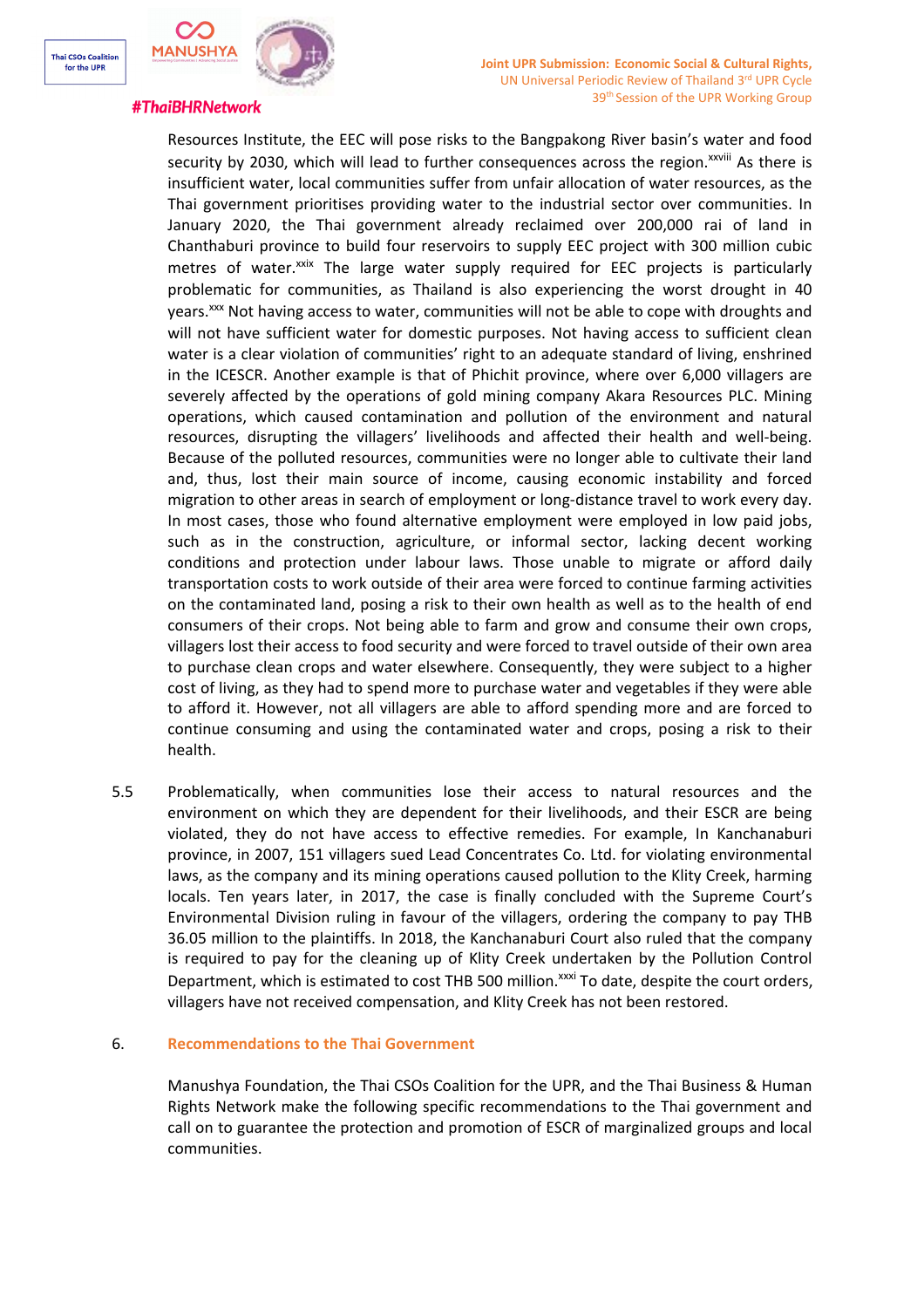

# 6.1 **Regarding barriers faced by migrants to accessing their ESCR**

- a. In accordance with article 28 of ICRMW, Thailand should ensure that migrant workers and members of their families shall have the right to receive any medical care that is urgently required for the preservation of their life or the avoidance of irreparable harm to their health on the basis of equality of treatment with nationals of the State concerned. Such emergency medical care shall not be refused them by reason of any irregularity with regard to stay or employment.
- b. In relation to the Labour Protection Act, 2019, the Social Security Act, 2015, and the Workmen'<sup>s</sup> Compensation Act, 1994, Thailand should eliminate all restrictions for migrant workers, including allowing migrant domestic workers over the age of 55 to register <sup>a</sup> work permit.
- c. In line with the Social Security Act, Thailand must take all necessary measures to ensure that migrant workers can access to social insurance system and adequate health insurance, without receiving <sup>a</sup> discriminatory treatment from service providers.
- d. In line with article 33 and article 39 of ICRMW, Thailand should ensure that migrant workers are respected the right to be informed in <sup>a</sup> language they understand, through providing interpreting services in every migrant-related department, and the right to liberty of movement in the territory of Thailand.
- e. In line with article 24 of the Convention on the Rights of the Child, Thailand must uphold all children'<sup>s</sup> right to enjoyment of the highest attainable standard of health and to facilities for the treatment of illness and rehabilitation of health.
- f. In line with article 30 of the ICRMW, Thailand should ensure that each child of <sup>a</sup> migrant worker shall enjoy access to education on the basis of equality of treatment with Thai children concerned. Access to public pre-school educational institutions or schools shall not be refused or limited by reason of the irregular situation in Thailand.
- g. In accordance with the considerations of the Committee on the Elimination of Discrimination against Women (CEDAW) of the combined sixth and seventh periodic reports of Thailand (2015) on its implementation of the provisions of CEDAW, issue clear standard based on human rights approach for positive women migrant workers, providing ARV treatment, powdered milk and safe abortion counselling.

# 6.2 **Regarding barriers faced by sex workers to accessing their ESCR**

- a. In line with article 7 of the International Covenant on Economic, Social and Cultural Rights (ICESCR), recognise the right of everyone to the enjoyment of just and favourable conditions of work which ensure <sup>a</sup> remuneration that provides all workers with fair wages; rest and leisure.
- b. In accordance with Article 9 of the International Covenant on Economic, Social and Cultural Rights (ICESCR), recognise the right of everyone to social security, including social insurance.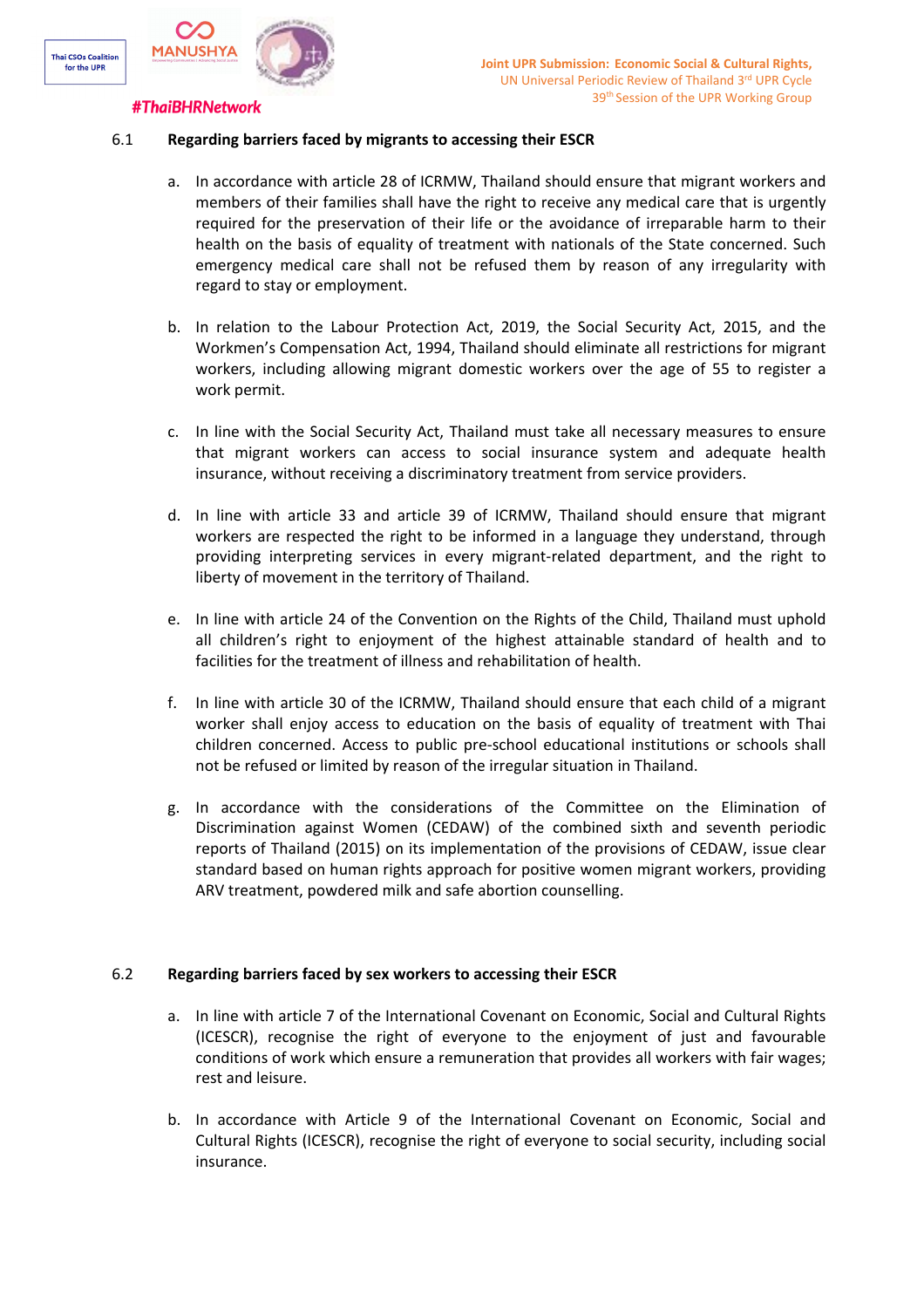

- c. As per the Report of the Special Rapporteur on the right of everyone to the enjoyment of the highest attainable standard of physical and mental health (2020), repeal all laws criminalising sex work and practices around it, establish appropriate regulatory frameworks within which sex workers can enjoy the safe working conditions to which they are entitled; and implement programmes and educational initiatives to allow sex workers access to appropriate, quality health services.
- d. In line with Concluding Observation 27 (a) and (b) of the Concluding observations by the Committee on the Elimination of Discrimination against Women on the combined sixth and seventh periodic reports of Thailand (2017), review the Prevention and Suppression of Prostitution Act to decriminalise sex work.
- e. In line with General Comment No. 22 of the Committee on Economic, Social and Cultural Rights, repeal or eliminate laws, policies and practices that criminalise, obstruct or undermine sex workers' access to sexual and reproductive health facilities, services, goods and information; and ensure that such persons have access to the full range of sexual and reproductive health-care services.
- f. In accordance with Concluding Observation 38 of the Concluding observations by the Committee on the Elimination of Discrimination against Women on the combined sixth and seventh periodic reports of Thailand (2017), improve women'<sup>s</sup> access to health-care services, such as the universal health coverage scheme and reduce rates of HIV infection.
- g. According to ILO Convention No. 200 on Recommendations concerning HIV and AIDS and the world of work (2010), ensure access for sex workers to comprehensive safety and health programmes as well as access to HIV and AIDS information, testing, prevention, treatment, care, and support in the workplace.

# 6.3 **Regarding barriers faced by PWDs to accessing their ECSR**

- a. In line with Article 5 of the United Nations Convention on the Rights of Persons with Disabilities, and in accordance with Sections 4 and 27 of its Constitution, Thailand must recognise that all persons are equal before the law and are entitled without any discrimination to the equal protection and benefit of the law.
- b. In line with Article 2 of the ILO Discrimination Convention, 1958 (No.C111), Thailand should declare <sup>a</sup> national policy designed to promote equality of opportunity and treatment in respect of employment and occupation, with <sup>a</sup> view to eliminating any discrimination in respect thereof. This includes amending Article 5.6 Paragraph of the Thai Labour Standards on Corporate Responsibility (TLS 8001-2010) and the Labour Protection Act to include the prohibition of discrimination on the grounds of disabilities.
- c. In accordance with Article 9 of the United Nations Convention on the Rights of Persons with Disabilities, to enable persons with disabilities to live independently and participate fully in all aspect of life, Thailand shall take appropriate measures to ensure to persons with disabilities access to safe, inclusive, accessible and green public spaces.
- 6.4 **Regarding economic, social, and cultural rights' violations faced by local communities when they lose their access to natural resources and the environment on which they are**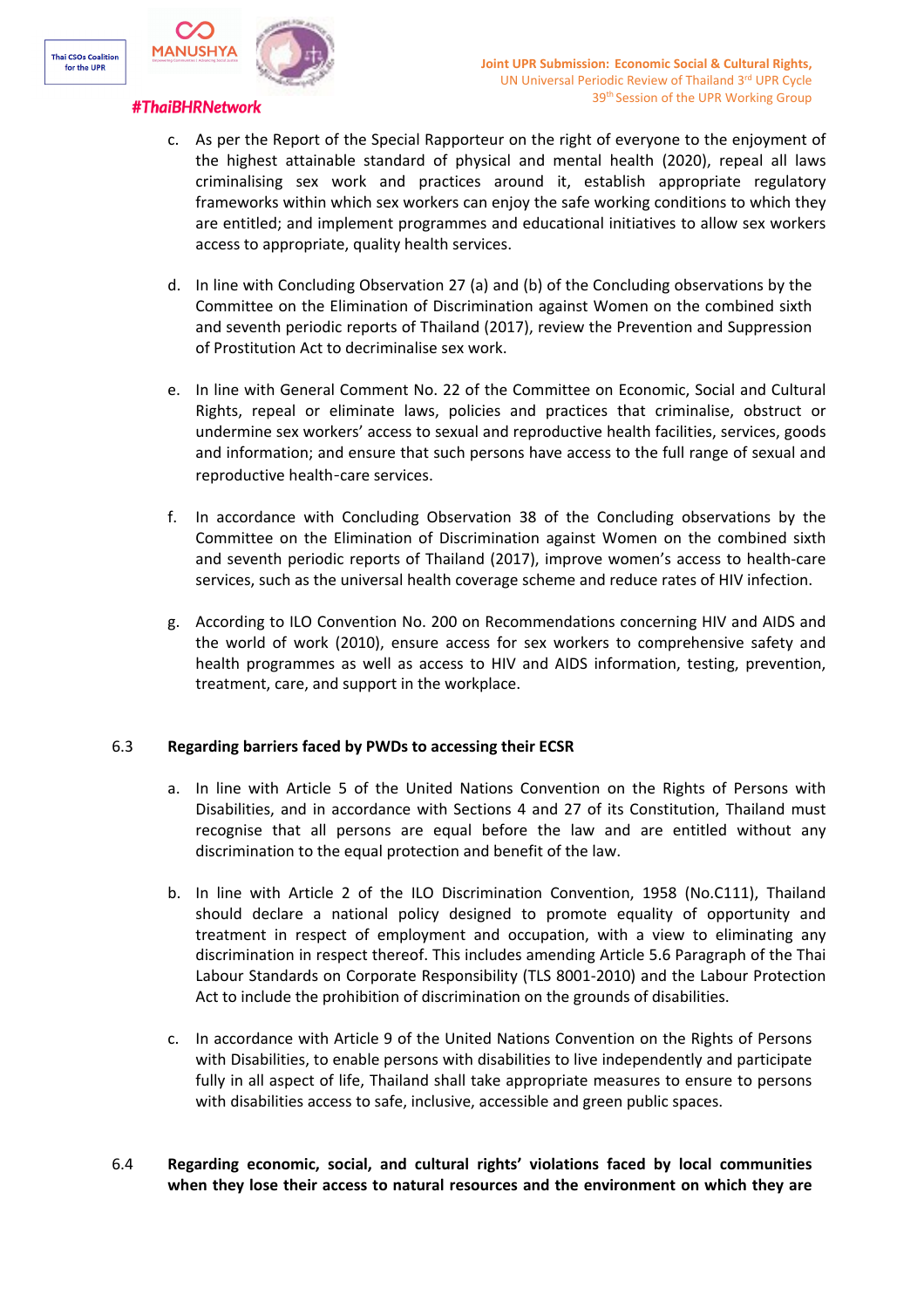

# **dependent for their livelihoods**

- a. In accordance with the Committee on Economic, Social and Cultural Rights Concluding Observation 31 (2015), take steps to comprehensively regulate environmental protection and ensure strict enforcement of its environmental legislation, so as to prevent harmful effects on health of the population.
- b. In line with the UN Working Group on Business and Human Rights Guidance on National Action Plans on Business and Human Rights (2016), adopt legislation preventing and addressing adverse environmental impacts, such as those polluting the air, soil, or water.
- c. In accordance with the UN Working Group on Business and Human Rights Statement at the end of visit to Thailand (2018), adopt <sup>a</sup> more holistic approach of sustainability impact assessments that include social and human rights dimensions and take into account sector-specific risks.
- d. In line with the Committee on Economic, Social and Cultural Rights Concluding Observation 10 (c) (2015), adopt <sup>a</sup> human-rights based approach in its development projects, as well as establish participatory mechanisms in order to ensure that no decision is made that may affect access to resources without consulting the individuals and communities concerned, with <sup>a</sup> view to seeking their free, prior and informed consent.

[https://a9e7bfc1-cab8-4cb9-9c9e-](https://a9e7bfc1-cab8-4cb9-9c9e-dc0cee58a9bd.filesusr.com/ugd/a0db76_cadd532e1da546069734672fc844c19e.pdf)

[https://www.ilo.org/wcmsp5/groups/public/---ed\\_protect/---protrav/--](https://www.ilo.org/wcmsp5/groups/public/---ed_protect/---protrav/---safework/documents/publication/wcms_110193.pdf) [safework/documents/publication/wcms\\_110193.pdf](https://www.ilo.org/wcmsp5/groups/public/---ed_protect/---protrav/---safework/documents/publication/wcms_110193.pdf)

<sup>i</sup> Mekong Institute, *Migrant Domestic Workers in Thailand: Employment Situation and Comparative Study on Regulations*, 2015, available at:

[https://www.mekonginstitute.org/uploads/tx\\_ffpublication/WPS\\_N6\\_2015.pdf](https://www.mekonginstitute.org/uploads/tx_ffpublication/WPS_N6_2015.pdf)

ii Manushya Foundation, *The Protection of Migrant Workers in the Context of Business and Human Rights*, (March 2019), available at:

[dc0cee58a9bd.filesusr.com/ugd/a0db76\\_cadd532e1da546069734672fc844c19e.pdf](https://a9e7bfc1-cab8-4cb9-9c9e-dc0cee58a9bd.filesusr.com/ugd/a0db76_cadd532e1da546069734672fc844c19e.pdf); International Labour Office (ILO), Safety and Health in Agriculture, (June 2000), available at:

iii Manushya Foundation, the Justice for Peace Foundation, the Thai CSOs Coalition for the Universal Periodic Review (UPR), and the Thai Business and Human Rights (BHR) Network, *Joint Civil Society Report: List of* Themes to be Considered by the Committee on the Elimination of Racial Discrimination (CERD) for the Review of the Combined Fourth to Eighth Periodic Reports of Thailand (CERD/C/THA/4-8) at the 102<sup>nd</sup> session of the *CERD Committee*, (November 2020), available at: [https://a9e7bfc1-cab8-4cb9-9c9e-](https://a9e7bfc1-cab8-4cb9-9c9e-dc0cee58a9bd.filesusr.com/ugd/a0db76_891806028a194e8e811258bc2ea9220e.pdf)

[dc0cee58a9bd.filesusr.com/ugd/a0db76\\_891806028a194e8e811258bc2ea9220e.pdf](https://a9e7bfc1-cab8-4cb9-9c9e-dc0cee58a9bd.filesusr.com/ugd/a0db76_891806028a194e8e811258bc2ea9220e.pdf); Manushya Foundation, *Executive Summary: First Experts Meeting to Inform the CSO National Baseline Assessment on Business and Human Rights in Thailand*, (September 2017), available at: [https://a9e7bfc1-cab8-4cb9-9c9e](https://a9e7bfc1-cab8-4cb9-9c9e-dc0cee58a9bd.filesusr.com/ugd/0ac4f6_78c985279a764300a0a3aec2cb02b437.pdf)[dc0cee58a9bd.filesusr.com/ugd/0ac4f6\\_78c985279a764300a0a3aec2cb02b437.pdf](https://a9e7bfc1-cab8-4cb9-9c9e-dc0cee58a9bd.filesusr.com/ugd/0ac4f6_78c985279a764300a0a3aec2cb02b437.pdf)

iv Viroj Tangcharoensathien, Aye Aye Thwin and Walaiporn Patcharanarumol, *Lessons from the field: Implementing health insurance for migrants, Thailand*, (October 2016), available at:

<https://www.who.int/bulletin/volumes/95/2/16-179606/en/> ; Chantal Herberholz, The role of external actors in shaping migrant health insurance in Thailand, *PLoS One*. 2020; 15(7), 2 July 2020, available at: <https://www.ncbi.nlm.nih.gov/pmc/articles/PMC7332068/>

v National AIDS Management Center Bureau of AIDS, TB and STIs, Thailand Progress Report Prevention And Control Of Aids 2017, available at:

[https://www.unaids.org/sites/default/files/country/documents/THA\\_2017\\_countryreport.pdf](https://www.unaids.org/sites/default/files/country/documents/THA_2017_countryreport.pdf)

vi Friedrich Ebert Stiftung Asia, *Migrant workers struggling under lockdown in Thailand*, (4 May 2020), available at: <https://www.fes-asia.org/news/migrant-workers-struggling-under-lockdown-in-thailand/>

vii Fortify Rights, *Abuse of migrants counterproductive*, (28 May 2020), available at: <https://www.fortifyrights.org/tha-inv-oped-2020-05-28/>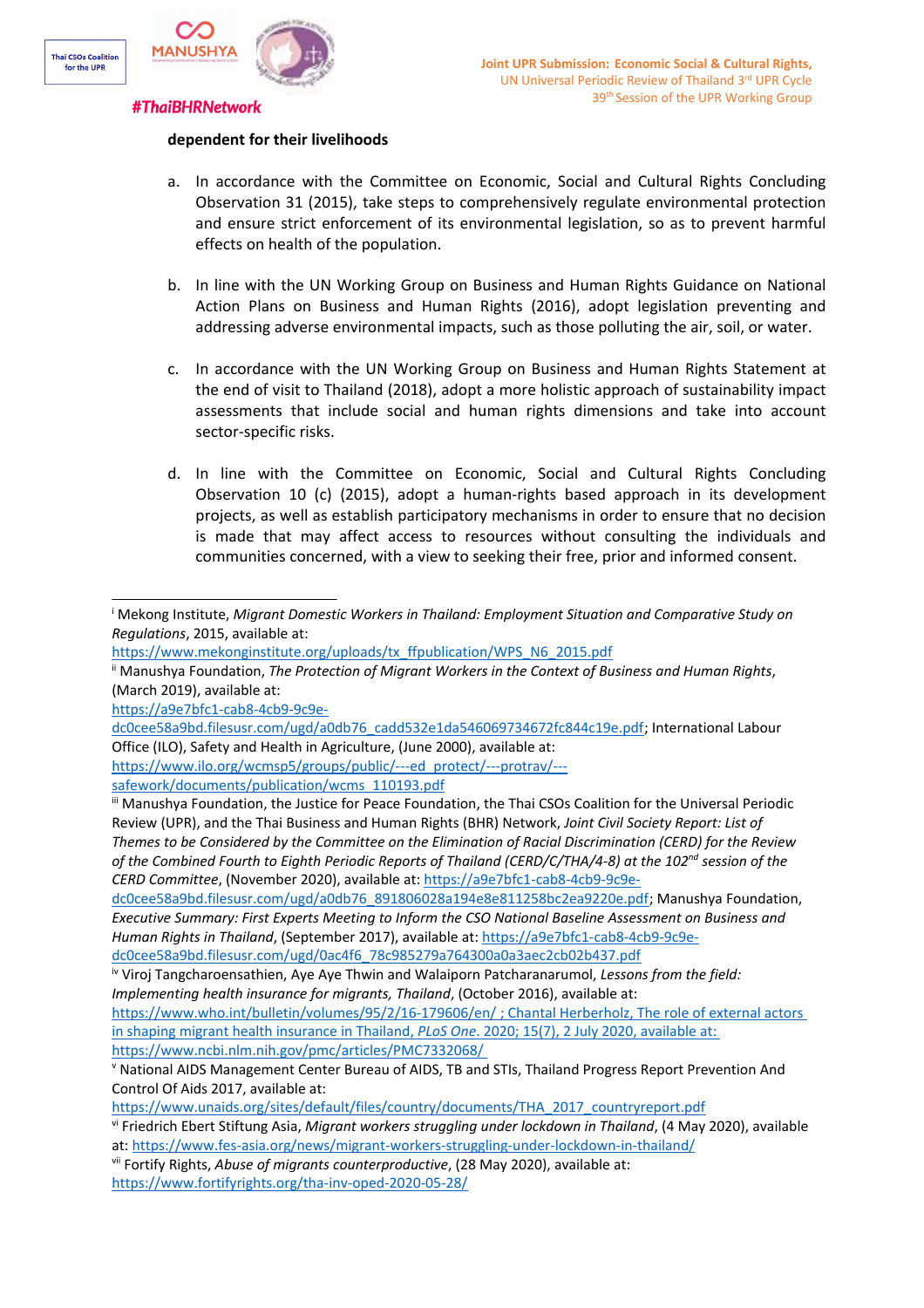

viii OHCHR, Lett*er regarding the death of Mr. Ijaz,* (3 October 2017), available at: <https://spcommreports.ohchr.org/TMResultsBase/DownLoadFile?gId=33731> ix UCA News, *Migrant workers contract COVID-19 at Thai detention center,* (5 May 2020), available at: <https://www.ucanews.com/news/migrant-workers-contract-covid-19-at-thai-detention-center/87922> x Khaosod English, *NGO calls for more virus protection in detention facilities,* (29 April 2020), available at: [https://www.khaosodenglish.com/news/crimecourtscalamity/2020/04/29/ngo-calls-for-more-virus](https://www.khaosodenglish.com/news/crimecourtscalamity/2020/04/29/ngo-calls-for-more-virus-protection-in-detention-facilities/)[protection-in-detention-facilities/](https://www.khaosodenglish.com/news/crimecourtscalamity/2020/04/29/ngo-calls-for-more-virus-protection-in-detention-facilities/); The Thaiger, *Immigration wants to move 26 Rohingya women detained in Songkhla,* (1 May 2020), available at: [https://thethaiger.com/coronavirus/cv19-asia/cv19](https://thethaiger.com/coronavirus/cv19-asia/cv19-thailand/immigration-wants-to-move-26-rohingya-women-detained-in-songkhla) [thailand/immigration-wants-to-move-26-rohingya-women-detained-in-songkhla](https://thethaiger.com/coronavirus/cv19-asia/cv19-thailand/immigration-wants-to-move-26-rohingya-women-detained-in-songkhla) xi Channel News Asia, *Migrant workers left out in Thailand'<sup>s</sup> fight against COVID-19,* (19 April 2020), available at: [https://www.channelnewsasia.com/news/asia/covid-19-thailand-migrant-workers-left-out](https://www.channelnewsasia.com/news/asia/covid-19-thailand-migrant-workers-left-out-unemployment-12637164)[unemployment-12637164](https://www.channelnewsasia.com/news/asia/covid-19-thailand-migrant-workers-left-out-unemployment-12637164) xii Bangkok Post, *Pawns in <sup>a</sup> hellish blame game,* (2 February 2021), available at: <https://www.bangkokpost.com/life/social-and-lifestyle/2061163/pawns-in-a-hellish-blame-game> xiii Reuters, *Migrant workers suffer as coronavirus cases surge in Thailand*, 8 January 2021, available at: [https://www.reuters.com/article/thailand-migrants-workers/migrant-workers-suffer-as-coronavirus-cases](https://www.reuters.com/article/thailand-migrants-workers/migrant-workers-suffer-as-coronavirus-cases-surge-in-thailand-idUSL8N2J3194)[surge-in-thailand-idUSL8N2J3194](https://www.reuters.com/article/thailand-migrants-workers/migrant-workers-suffer-as-coronavirus-cases-surge-in-thailand-idUSL8N2J3194) xiv Internews, *Migrants in Thailand during COVID-19*, (June 2020), available at: <https://internews.org/sites/default/files/2020-07/iea-report-migrants-in-thailand-2020.pdf> xv Friedrich Ebert Stiftung Asia, *Migrant workers struggling under lockdown in Thailand*, (4 May 2020), available at: <https://www.fes-asia.org/news/migrant-workers-struggling-under-lockdown-in-thailand/> xvi The Diplomat, *COVID19: Thailand'<sup>s</sup> looming second wave*, (1 June 2020), available at: <https://thediplomat.com/2020/06/covid-19-thailands-looming-second-wave/> xvii Manushya Foundation, *The Protection of Migrant Workers in the Context of Business and Human Rights*, (March 2019), available at: [https://a9e7bfc1-cab8-4cb9-9c9e](https://a9e7bfc1-cab8-4cb9-9c9e-dc0cee58a9bd.filesusr.com/ugd/a0db76_cadd532e1da546069734672fc844c19e.pdf)[dc0cee58a9bd.filesusr.com/ugd/a0db76\\_cadd532e1da546069734672fc844c19e.pdf](https://a9e7bfc1-cab8-4cb9-9c9e-dc0cee58a9bd.filesusr.com/ugd/a0db76_cadd532e1da546069734672fc844c19e.pdf) xviii UNICEF, *Removing barriers to migrant children'<sup>s</sup> education in Thailand,* (19 December 2019), available at: <https://www.unicef.org/thailand/press-releases/removing-barriers-migrant-childrens-education-thailand> xix Reuters, *Migrant school closures fuel child labour in Thai seafood industry,* (7 October 2020), available at: <https://www.reuters.com/article/thailand-workers-education-idAFL8N2GB3G9>; xx OHCHR, *Migrant Working Group Thailand submission to the Universal Periodic Review*, available at: <https://www.ohchr.org/EN/HRBodies/UPR/Pages/UPRTHStakeholdersInfoS25.aspx> xxi Bangkok Post, *Migrant children need education*, (1 July 2020), available at: <https://www.bangkokpost.com/opinion/opinion/1943776/migrant-children-need-education> xxii Thomson Reuters Foundation, *Migrant school closures fuel child labour in Thai seafood industry*, (7 October 2020), available at: <https://news.trust.org/item/20201007000853-6xbn1/> xxiii Manushya Foundation, *Gender-based discrimination and sexual harassment in the workplace in Thailand*, (March 2019), available at: [https://a9e7bfc1-cab8-4cb9-9c9e](https://a9e7bfc1-cab8-4cb9-9c9e-dc0cee58a9bd.filesusr.com/ugd/a0db76_28e0280277cd4047ab3050385a7fb248.pdf)[dc0cee58a9bd.filesusr.com/ugd/a0db76\\_28e0280277cd4047ab3050385a7fb248.pdf](https://a9e7bfc1-cab8-4cb9-9c9e-dc0cee58a9bd.filesusr.com/ugd/a0db76_28e0280277cd4047ab3050385a7fb248.pdf) xxiv Wongboonsin, Patcharawalai, ed. Trafficking for Sexual Exploitation into Southern Thailand. Bangkok: Institut de recherche sur l'Asie du Sud-Est contemporaine, 2007, available at: <https://books.openedition.org/irasec/453?lang=en> xxv Manushya Foundation, *Gender-based discrimination and sexual harassment in the workplace in Thailand*, (March 2019), available at: [https://a9e7bfc1-cab8-4cb9-9c9e](https://a9e7bfc1-cab8-4cb9-9c9e-dc0cee58a9bd.filesusr.com/ugd/a0db76_28e0280277cd4047ab3050385a7fb248.pdf)[dc0cee58a9bd.filesusr.com/ugd/a0db76\\_28e0280277cd4047ab3050385a7fb248.pdf](https://a9e7bfc1-cab8-4cb9-9c9e-dc0cee58a9bd.filesusr.com/ugd/a0db76_28e0280277cd4047ab3050385a7fb248.pdf) xxvi Thailand'<sup>s</sup> Constitution of 2017, available at: [http://www.unesco.org/education/edurights/media/docs/e60903d5f4cb9278215dc0c231ac42a4da007434.pd](http://www.unesco.org/education/edurights/media/docs/e60903d5f4cb9278215dc0c231ac42a4da007434.pdf) [f](http://www.unesco.org/education/edurights/media/docs/e60903d5f4cb9278215dc0c231ac42a4da007434.pdf) xxvii Manushya Foundation, *Community rights, management of natural resources and the environment*, (March 2019), available at: [https://a9e7bfc1-cab8-4cb9-9c9e](https://a9e7bfc1-cab8-4cb9-9c9e-dc0cee58a9bd.filesusr.com/ugd/a0db76_e989e6a620134e67a31f8501fc29cc2c.pdf)[dc0cee58a9bd.filesusr.com/ugd/a0db76\\_e989e6a620134e67a31f8501fc29cc2c.pdf](https://a9e7bfc1-cab8-4cb9-9c9e-dc0cee58a9bd.filesusr.com/ugd/a0db76_e989e6a620134e67a31f8501fc29cc2c.pdf) xxviii Cheevapattananuwong P., Baldwin C., Lathouras A., Ike N., 'Social Capital in Community Organizing for Land Protection and Food Security' *MDPI Land 2020, 9, 69* (28 February 2020), available at:

<https://www.mdpi.com/2073-445X/9/3/69/pdf>